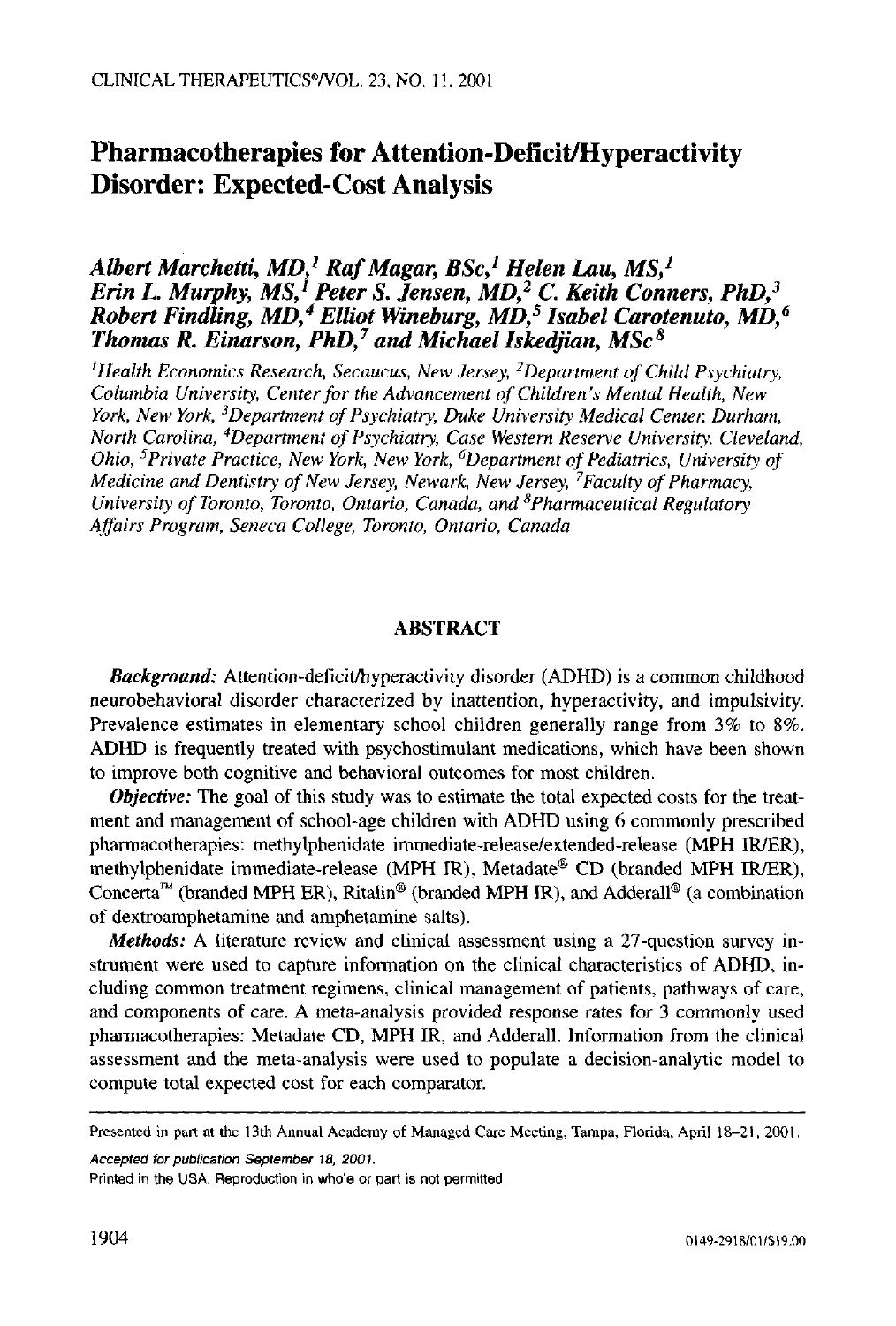*Results:* The average total annual expected cost per patient was \$1487 for Metadate CD, \$1631 for Concerta, \$1792 for MPH IR/ER, \$1845 for MPH IR, \$2080 for Ritalin, and \$2232 for Adderall.

*Conclusions:* Metadate CD had the lowest total expected cost and Adderall had the highest total expected cost among the ADHD pharmacotherapies evaluated. The differences were attributable to differences in drug-acquisition costs and the need for in-school dosing of twice-daily and thrice-daily medications.

*Key words:* attention-deficit/hyperactivity disorder, psychostimulants, economic, methylphenidate, amphetamine. *( Clin Ther.*  2001 ;23:1904--1921)

## INTRODUCTION

Attention-deficit/hyperactivity disorder (ADHD) is a common neurobehavioral disorder and one of the most prevalent chronic health problems affecting schoolage children in the United States. Symptoms include inattention, hyperactivity, and impulsivity.<sup>1,2</sup> Academic under $achievement<sup>3</sup>$  troublesome relationships with family members or peers,<sup>4,5</sup> and low self-esteem are noted often among children with ADHD. Symptoms that appear early in life may continue into adolescence<sup>6</sup> and adulthood<sup>7</sup>; however, with early recognition, assessment, and management, educational and psychosocial problems can be minimized for most children.<sup>8,9</sup>

Reported prevalence rates for ADHD vary considerably, possibly because of methodological differences among studies and changes in diagnostic criteria.  $10-13$ The use of formal criteria to diagnose ADHD (eg, the *Diagnostic and Statistical Manual of Mental Disorders,* 

*Fourth Edition [DSM-IV] 13)* varies among primary care, psychiatry, and nonphysician mental health providers.<sup>14</sup> As a resuit, over the past 20 years, the reported prevalence of ADHD has ranged from 4% to 12%, or from 8% to 10%, if studies are pooled.  $10-13$  Prevalence rates are 9.2% (range, 5.8%-13.6%) in male populations and  $2.9\%$  (range,  $1.9\%$  -4.5%) in female populations<sup>15-26</sup>; or 6.9% (range, 5.5%-8.5%) in school populations and 10.3% (range, 8.2%-12.7%) in community settings.

Public awareness of ADHD has paralleled the media debate concerning diagnostic processes and the appropriateness of stimulant therapies. 27 The increase in stimulant prescriptions for children has been cited as evidence of potential overdiagnosis of ADHD.<sup>28</sup> In addition, surveys of pediatricians and family physicians reveal wide regional variations in the amount of stimulants prescribed and practice patterns for diagnosis. 29,3° However, a search of the MEDLINE, Embase, and Cochrane databases revealed few published studies on the economic burden of ADHD on parents or on the health care system in general.<sup>31,32</sup> These 2 economic studies<sup>31,32</sup> evaluated health care costs in general for children with ADHD, but not the costs of treatment for ADHD. The goal of this evaluation was to assess the direct costs associated with the pharmacologic treatment of school-age children with ADHD and not indirect costs such as parents' time lost from work or long-term costs to society. This health economic evaluation sought to identify and compare the total expected costs associated with 6 pharmacotherapies used for the management of ADHD: methylphenidate immediate-release/extendedrelease (MPH IR/ER), methylphenidate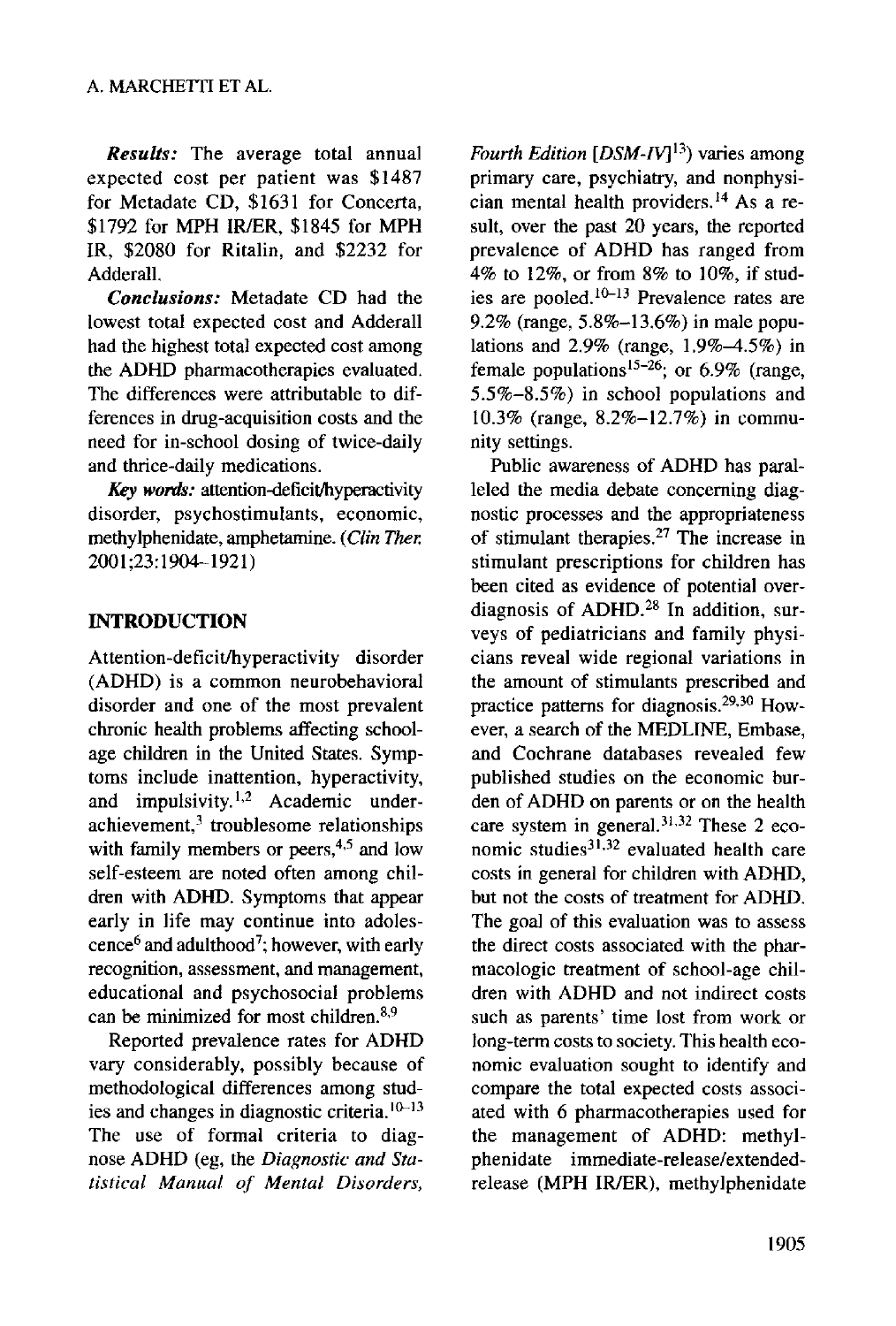immediate-release (MPH IR), Metadate<sup>®\*</sup> CD (branded MPH IR/ER), Concerta<sup>rM†</sup> (branded MPH ER), Ritalin<sup>®‡</sup> (branded MPH IR), and Adderall®§ (a combination of dextroamphetamine and amphetamine salts). These therapies were chosen by virtue of their classification as currently available psychostimulants in the US formulary (generic and branded forms) of first-line medications approved by the US Food and Drug Administration (FDA) for the treatment of ADHD. Other medications used to treat ADHD (eg, pemoline, desipramine, bupropion) were not included because they are rarely used (National and Therapeutic Drug Index, IMS Health, 2000), are not considered firstline treatments for ADHD, and with the exception of pemoline, are not approved by the FDA for ADHD. The evaluation was conducted from the payer perspective. School-related costs were included based on results from a stakeholder survey of managed care organizations (MCOs) that indicated that payers were concerned with costs associated with dosing of medications at school.

## **MATERIALS AND METHODS**

A stakeholder survey of MCOs was conducted to accurately identify attributes for model development. The telephone survey included questions about each plan's policies regarding generic use, formulary inclusion, coverage for mental health care professionals, and the plan's interest in educational/societal costs.

A 27-item survey created to assess clinical practice was sent to 5 recognized clinical experts (who regularly treat children with ADHD in their practices) for feedback on treatment pathways and the human and material resources dedicated to patient care. Responses were pooled and analyzed, and discrepancies were resolved through follow-up discussions with experts. Using survey results, a clinical algorithm for ADHD management was developed and returned to experts for face validation or modification (Figure 1). On approval by the experts, the algorithm was adopted as the analytic framework for an economic model to compute total expected costs.

## *Components of Care and Cost*

Components of clinical care (office visits, laboratory tests, and therapeutic interventions) identified in the survey were each assigned a monetary value. Cost data for physician visits and laboratory tests were taken from the 2001 National Physician Fee Schedule and the 2001 Clinical Diagnostic Laboratory Fee Schedule, respectively (Table I). Drug-acquisition costs were based on average wholesale prices listed in the April *2001 Drug Topics ® Red Book ®33* (Table II). For Concerta and Metadate CD, weighted average daily dose in milligrams was computed based on clinical trial data (Table II). 34,35 Dosages for the other pharmacotherapies were based on information from the respective manufacturers' product package inserts.

Costs associated with dosing at school were derived from a telephone survey of 8 public elementary schools in 4 randomly

<sup>\*</sup>Trademark: Metadate® CD (Celltech, Rochester, New York).

 ${}^{\dagger}$ Trademark: Concerta<sup>TM</sup> (Alza Pharmaceuticals, Mountain View, California).

<sup>\*</sup>Trademark: Ritalin ® (Novartis Pharmaceuticals, East Hanover, New Jersey).

<sup>&</sup>lt;sup>§</sup>Trademark: Adderall<sup>®</sup> (Shire US Inc, Florence, Kentucky).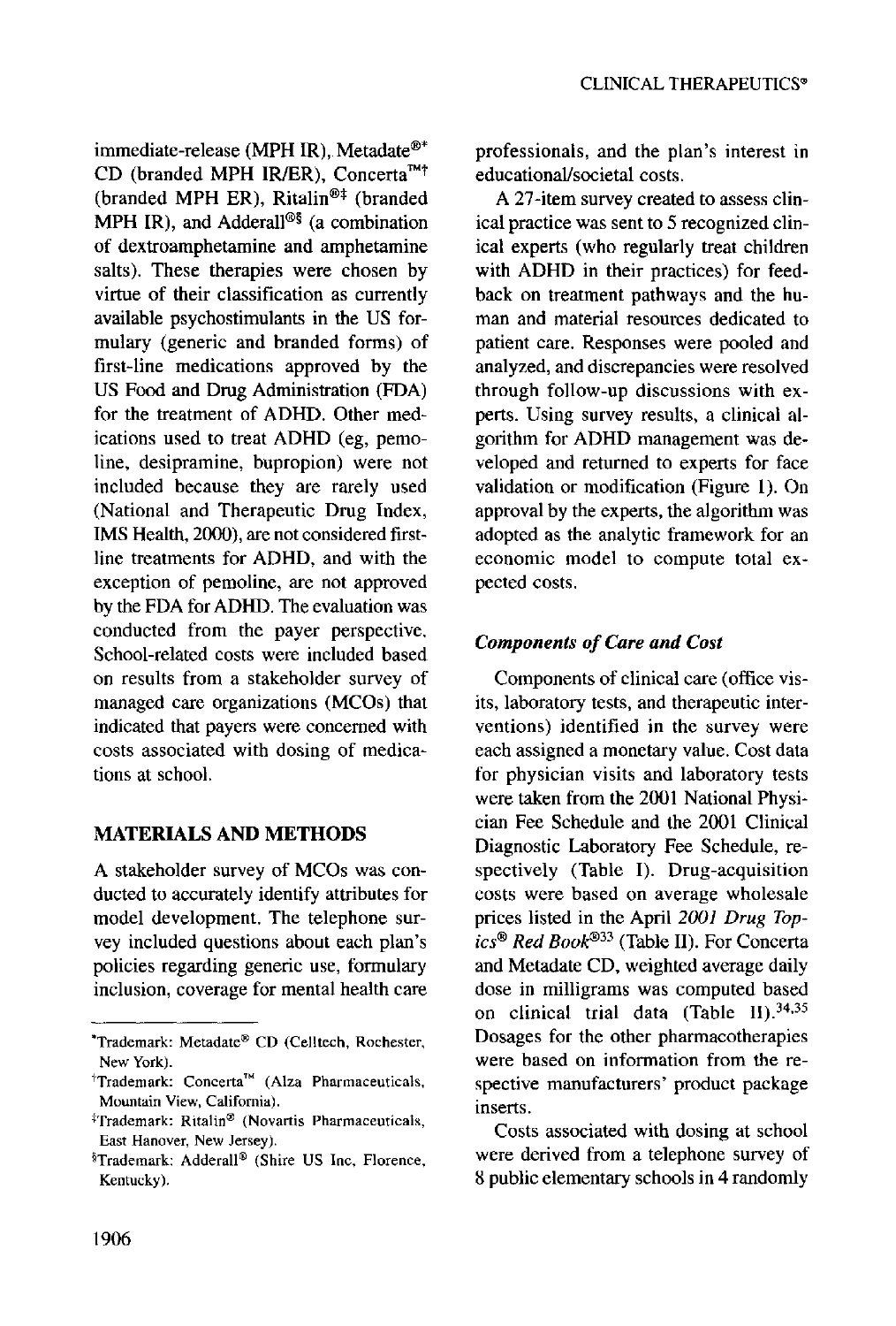

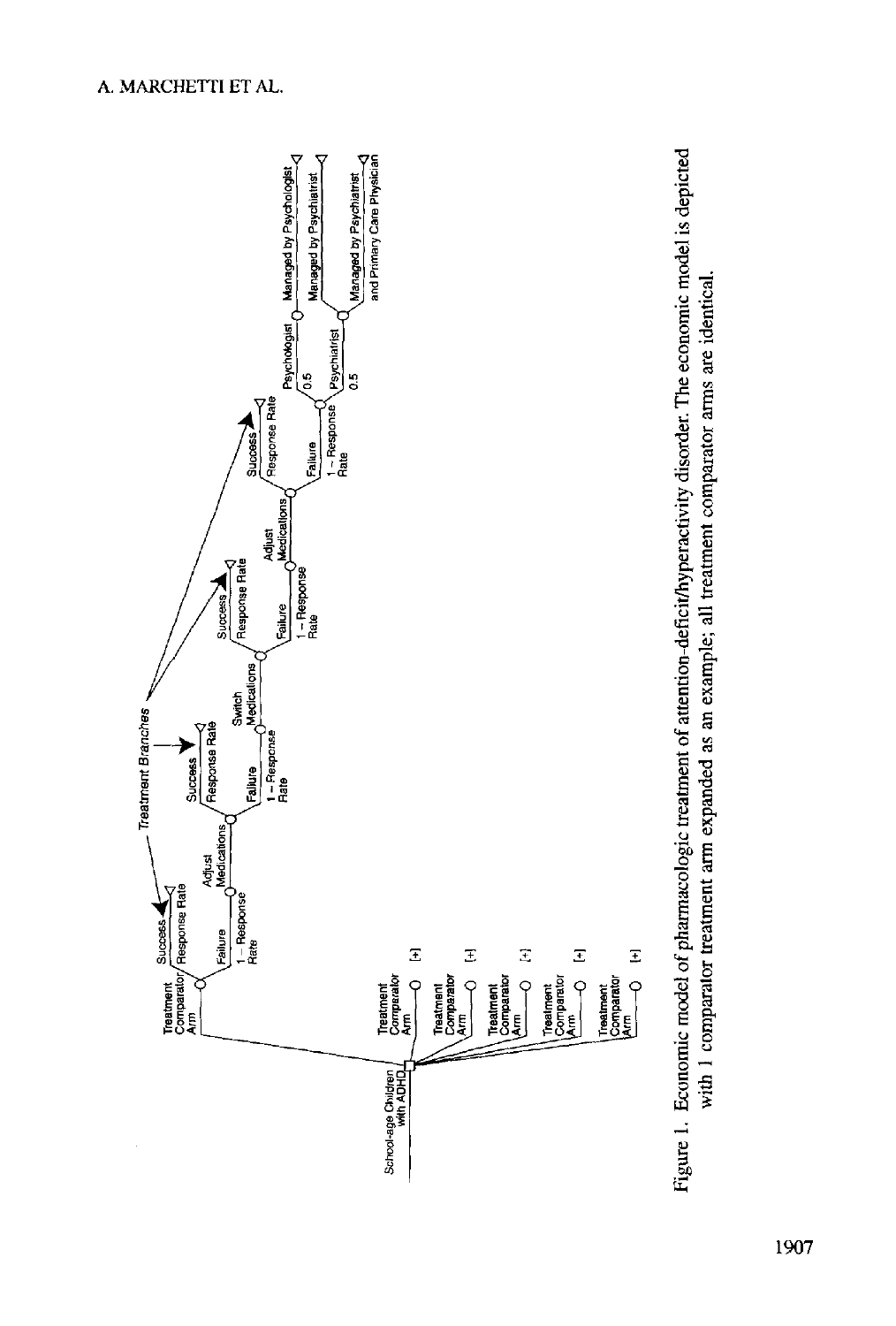|                               | Cost of<br>Initial<br>Assessment <sup>*</sup> | Frequency                                | Cost of<br>Follow-up<br>Visits* | Frequency                                        |
|-------------------------------|-----------------------------------------------|------------------------------------------|---------------------------------|--------------------------------------------------|
| Pediatrician                  | \$167.57<br>\$117.07<br>(second visit)        | 2 visits<br>per month                    | \$78.81                         | l visit per<br>4 months                          |
| Psychiatrist                  | \$151.50                                      | 2 visits in<br>month after<br>4 failures | \$100.62                        | 1 visit per<br>4 months<br>(if required)         |
| Psychologist                  | \$90.00                                       | 2 visits in<br>month after<br>4 failures | \$90.00                         | I visit per<br>4 months<br>(if required)         |
| Laboratory tests <sup>†</sup> | \$17.87                                       | 1 time with<br>first visit               | \$17.87                         | 1 time per<br>year; 2 times<br>$if > 4$ failures |

Table I. Costs for medical contacts and laboratory tests.

\*Source: 2001 National Physician Fee Schedule.

tSource: 2001 Clinical Diagnostic Laboratory Fee Schedule.

# Table II. Drug costs for commonly used pharmacotherapies for attention-deficit/ hyperactivity disorder.

| Drug<br>Comparator | Manufacturer          | Dose                           | Cost per<br>100 Tablets* | Cost per<br>Day<br>\$2.36 |  |
|--------------------|-----------------------|--------------------------------|--------------------------|---------------------------|--|
| Metadate CD        | Celltech              | $40.8 \text{ mg}^{\dagger}$ OD | $$115.60^{\ddagger}$     |                           |  |
| <b>MPH IR/ER</b>   | Superior/Mallinckrodt | 20 mg QD/20 mg QD              | \$63.53/\$111.95         | \$1.75                    |  |
| <b>MPH IR</b>      | Superior              | 20 mg TID                      | \$63.53                  | \$1.91                    |  |
| Concerta           | Alza                  | 39.6 mg <sup>†</sup> OD        | \$234.00                 | \$2.77%                   |  |
| Ritalin            | <b>Novartis</b>       | 20 mg TID                      | \$85.78                  | \$2.57                    |  |
| Adderall           | <b>Shire</b>          | 20 mg BID                      | \$154.20                 | \$3.08                    |  |

 $MPH = methylphenidate; IR = immediate-release; ER = extended-release.$ 

\*April *2001 Drug Topics ® Red Book®. 33* 

~Weighted dose based on clinical trial data. 34,35

~Pricing of Metadate CD provided by Celltech.

§Weighted dose was multiplied by cost per milligram to yield cost per day.

*I~PriceAlert,* May 2001.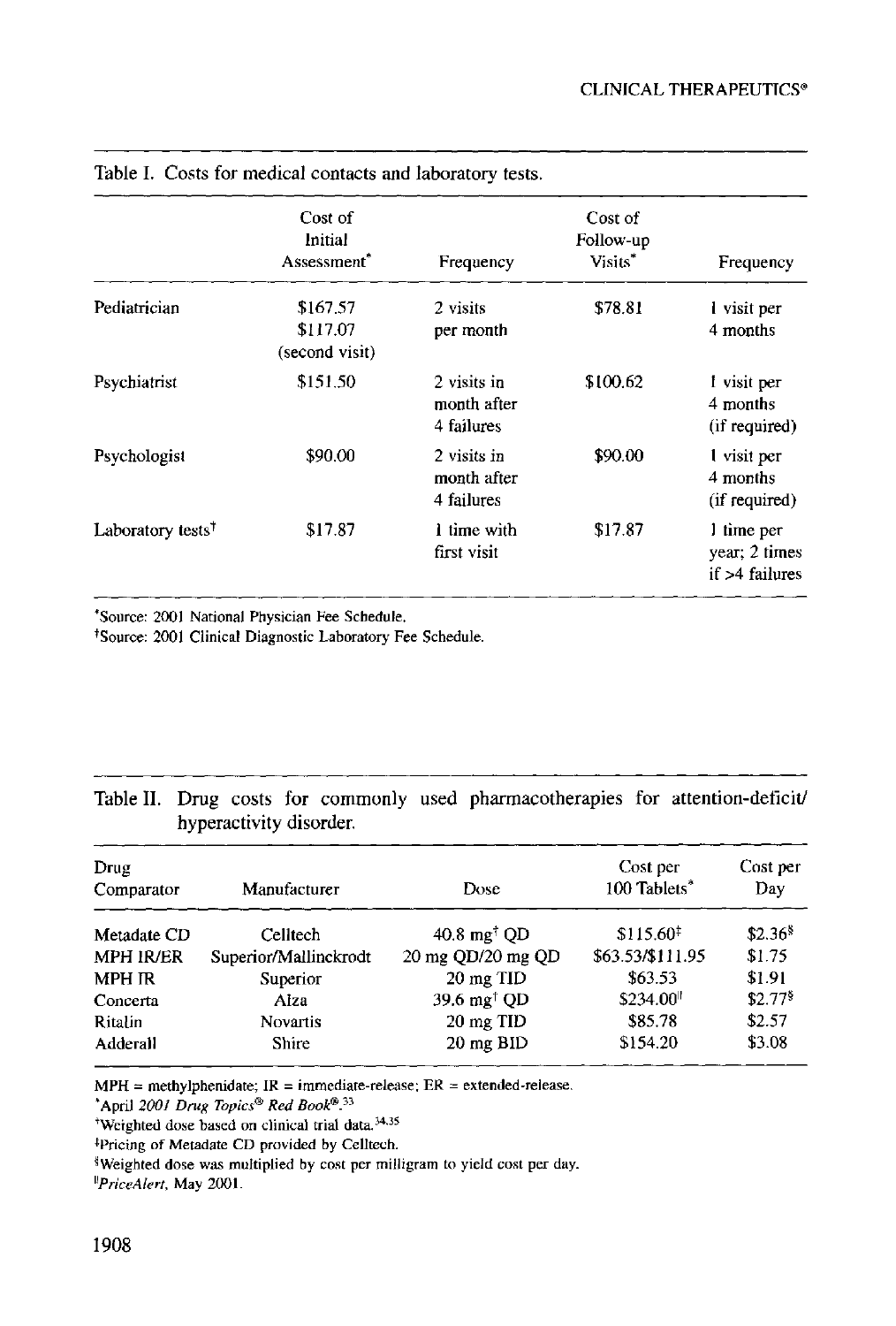selected states (Idaho, Oregon, Utah, and Washington, 2 schools per state) and were included in the model for those pharmacotherapies requiring a midday dose. The schools were randomly selected based on their willingness to respond to survey questions. Respondents included school nurses or members of office staff for schools without a full-time nurse. Collected data included the number of students at each school, the number of children with ADHD requiring midday dosing of medication, and detailed information about the process each school uses to administer medication. These data were used to provide a per-child cost estimate for time spent by school personnel on tasks related to storage, preparation, paperwork, and actual administration of medication, as well as the training of personnel.

## *Literature Review*

The initial literature search of the MEDLINE, Embase, and Cochrane databases yielded a total of 410 articles for consideration in the meta-analysis. Search terms included ADHD or attentiondeficit/hyperactivity disorder, methylphenidate, amphetamine or dextroamphetamine, and trial or study. All 410 articles identified by the literature search were reviewed and assessed by 2 independent reviewers (T.R.E. and M.I.) for inclusion in the meta-analysis based on adherence to the following criteria: randomized controlled trial, confirmed diagnosis of ADHD, appropriate drug comparator, children and/or adolescent study participants, no comorbidities, and reported outcome measure. Discrepancies were settled through consensus.

### *Meta-Analysis*

Probabilities of clinical success, failure, and related information were derived from a meta-analysis of the contemporary medical literature in the MEDLINE, Embase, and Cochrane databases. Data derived in the analysis were incorporated into the model to weight all outcomes and related costs and ultimately to compute a total per-patient expected cost for each comparator. Because the model required probability data expressed as the proportion of treated patients who responded to treatment, which is not normally reported in studies of ADHD, a stepped approach to data analysis and synthesis was employed.

First, an effect size (ie, Cohen's  $d$ )<sup>36</sup> for each outcome within each study was calculated by taking the group mean at end point for each outcome minus the corresponding mean for the placebo group at end point divided by the pooled standard deviation for those data. Second, Tukey's jackknife method $37$  was used to calculate an overall effect size for each study. The mean of all effect sizes from all studies was calculated. This mean was then recalculated, omitting each study in turn, to give a set of individual effect sizes. These effect sizes were then weighted by the number of studies and subtracted from the overall mean, which provides an effect size that represents the true overall effect of the drug, regardless of outcome measure. Third, effect sizes were combined using a random-effects model to determine the area under the curve for each drug comparator, thereby providing an estimate of the underlying response rate. Such methods and analyses are widely accepted and commonly employed in similar circumstances.<sup>38</sup>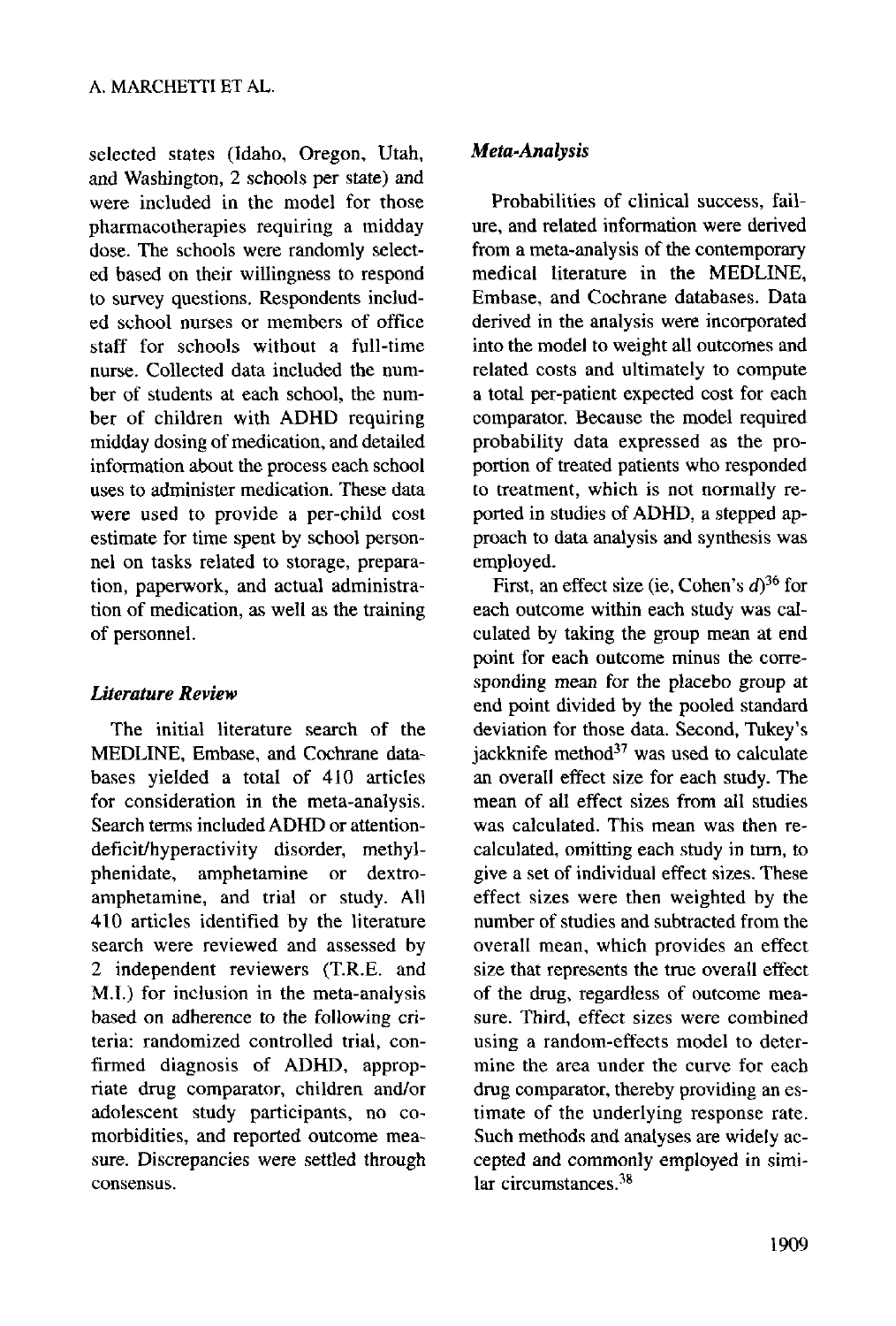## *Economic Model*

One comparator arm of the economic model is presented in Figure 1. Branches emanating from each comparator arm were identical for all comparators. Total expected cost for each comparator arm was derived by summing costs associated with each treatment branch (drugacquisition cost, physician visits, laboratory tests, and in-school dosing costs for twice-daily and thrice-daily pharmacotherapies) and weighting that total by the probability (response rate) associated with that branch. The costs for each branch were then summed to give the total expected cost for treatment with that comparator. The number, frequency, and type of physician visit varied depending on the specific treatment branch (Table I).

### **RESULTS**

Representatives of MCOs who were surveyed indicated that both the payer and the societal perspective were important in an economic model of treatments for

ADHD, and that they would like to see an economic model that included costs associated with treatment at school.

Ten articles were deemed acceptable by reviewers for data extraction and analysis.<sup>39-48</sup> The principal reasons for excluding articles were inappropriate outcome measure, inappropriate study design, inappropriate disease condition, inappropriate patient population, and unextractable data. Computed response rates are presented in Table III. There were no statistically significant differences among response rates for any comparators, as indicated by overlapping 95% CIs. For 3 of the comparators, adequate trial data were not available for meta-analytic purposes; response rates for these 3 comparators were derived from existing data to provide a relative estimate of the total expected cost for all commonly used pharmacotherapies. The response rates for Ritalin and MPH IR/ER were assumed to be similar to those for MPH IR (78.7% as computed in the meta-analysis). To estimate the response rate for Concerta, the mean of response rates for Metadate CD, Adderall, and MPH IR were used.

| Table III. Response rates with drugs for attention-deficit/hyperactivity disorder. |                         |                     |                       |  |  |  |
|------------------------------------------------------------------------------------|-------------------------|---------------------|-----------------------|--|--|--|
| Drug                                                                               | Metadate $CD^{\dagger}$ | MPH $IR^{\ddagger}$ | Adderall <sup>#</sup> |  |  |  |
| No. of patients                                                                    | 119                     | 965                 | 21                    |  |  |  |
| No. of studies                                                                     |                         | 13                  |                       |  |  |  |
| Mean response rate                                                                 | 80.6%                   | 78.7%               | 82.7%                 |  |  |  |
| 95% CI                                                                             | 73.5%-87.7%             | 74.7%-82.4%         | 66.5%-98.9%           |  |  |  |
| <b>SD</b>                                                                          | 4.44                    | 2.50                | 10.13                 |  |  |  |
| Variance                                                                           | 19.69                   | 6.25                | 102.52                |  |  |  |

MPH IR = methylphenidate immediate-release.

\*Includes only those drugs for which response rates could be determined from the meta-analysis.

<sup>†</sup>Data derived from Celltech Trial M-0014.<sup>35</sup>

<sup>‡</sup>Estimated based on meta-analysis.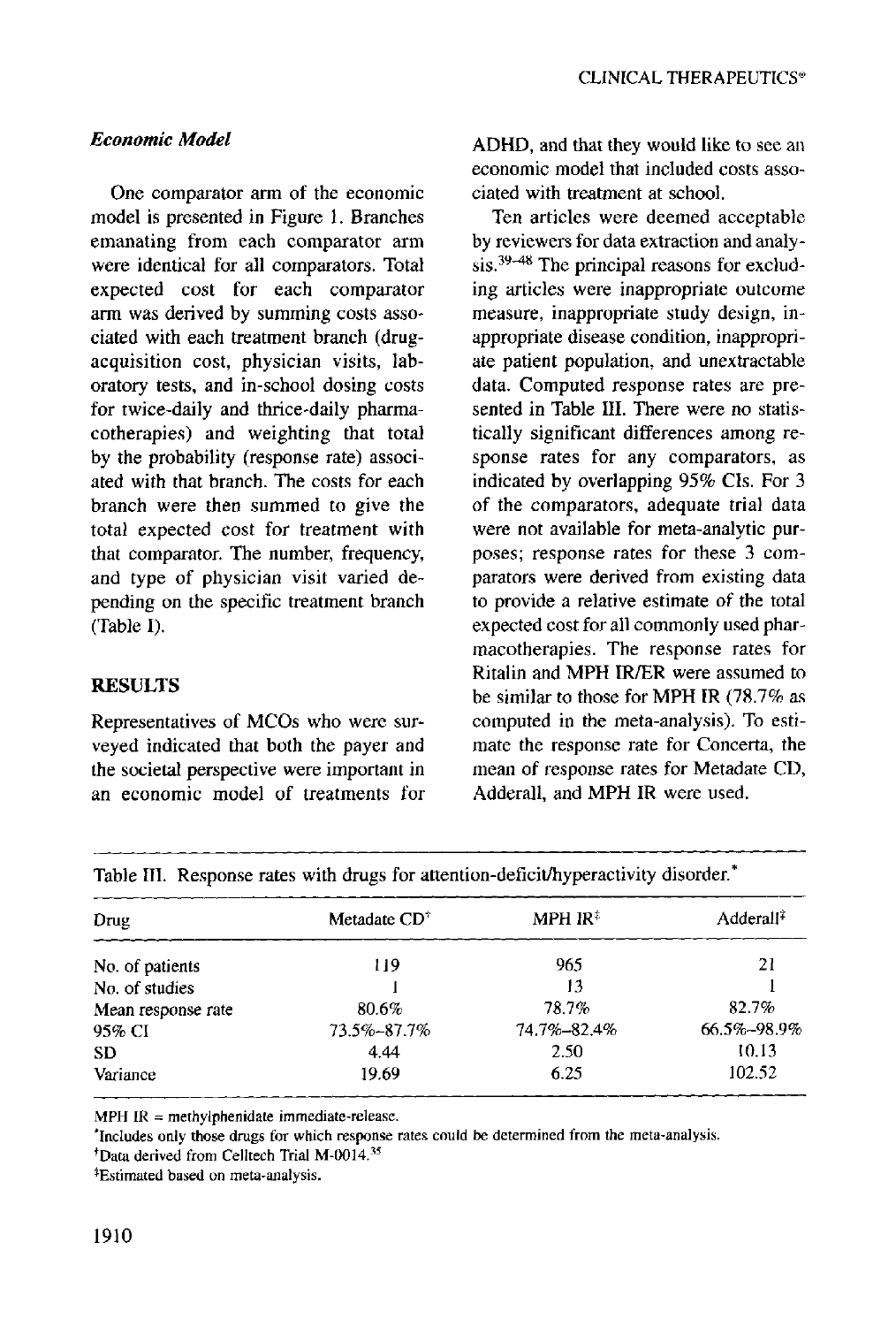The clinical assessment survey provided information on the nature, frequency, and duration of medical contacts, the nature and frequency of laboratory testing, and the pathways of care in clinical practice. Although practice patterns vary widely,  $30$ the clinical assessment provided an estimate of the frequency of medical contacts. For example, once a diagnosis of ADHD is confirmed, a treating physician may see a juvenile patient twice during the first month and once every 4 months thereafter, if the child is controlled with the prescribed medication. More frequent followup is required if adequate control is not achieved or adverse events occur, and the dosage must be adjusted. Alternatively, if a child continuously fails to respond to medication, contact with a psychologist and/or psychiatrist is likely. The economic model applies frequency of medical contacts equally across all comparators.

Response rates computed by metaanalysis were based on clinical trials with varying lengths of treatment and evaluation. The evaluation period chosen for the model was 4 weeks, based on expert input for the average time used to evaluate response to medications. Children who responded adequately to medication by the end of 4 weeks were considered treatment responders. An assumption of the model was that if children who responded to treatment continued on the medication, they would continue to respond for the 1-year period. If a child did not respond by the end of 4 weeks (or experienced adverse events related to the medication), we assumed that the dose would be adjusted in clinical practice and the child would be reevaluated after 4 weeks. If once again the child did not respond, he or she would be reevaluated and the medication would be switched. If after 4 evaluations (1 evaluation period  $=$  4 weeks) a child still had not responded, we assumed that he or she would require psychological and/or psychiatric interventions (Figure 1) in addition to primary ADHD care.

Based on these clinical scenarios (Figure 1) and the cost of consumed resources through all pathways of care (Tables I and II), the average total annual per-patient expected cost ranged from \$1487 (Metadate CD) to \$2232 (Adderall) (Table IV).

All comparators except Metadate CD and Concerta require a midday dose, which would normally be administered at school. Based on the in-school dosing survey, 88% of schools had an office staff member administer medication and 12% had a school nurse perform this task. The weighted average total annual cost for this

Table IV. Total annual, per-patient expected cost of pharmacotherapies for attention-deficit/hyperactivity disorder.\*

| <b>Total Expected Cost</b> |  |  |  |
|----------------------------|--|--|--|
| \$1487                     |  |  |  |
| \$1631                     |  |  |  |
| \$1792                     |  |  |  |
| S1845                      |  |  |  |
| \$2080                     |  |  |  |
| \$2232                     |  |  |  |
| \$1795                     |  |  |  |
|                            |  |  |  |

 $MPH = methylphenidate; IR = immediate-release;$ ER = extended-release.

<sup>\*</sup>These data were derived from the economic model, using response rates (Table III), costs associated with treatment (Table I), and drug-acquisition costs (Table II).

<sup>\*</sup>Average reimbursement for total treatment costs (including medications) for a child with attentiondeficit/hyperactivity disorder (Centers for Disease Control and Prevention Developmental Disabilities Branch, 1999).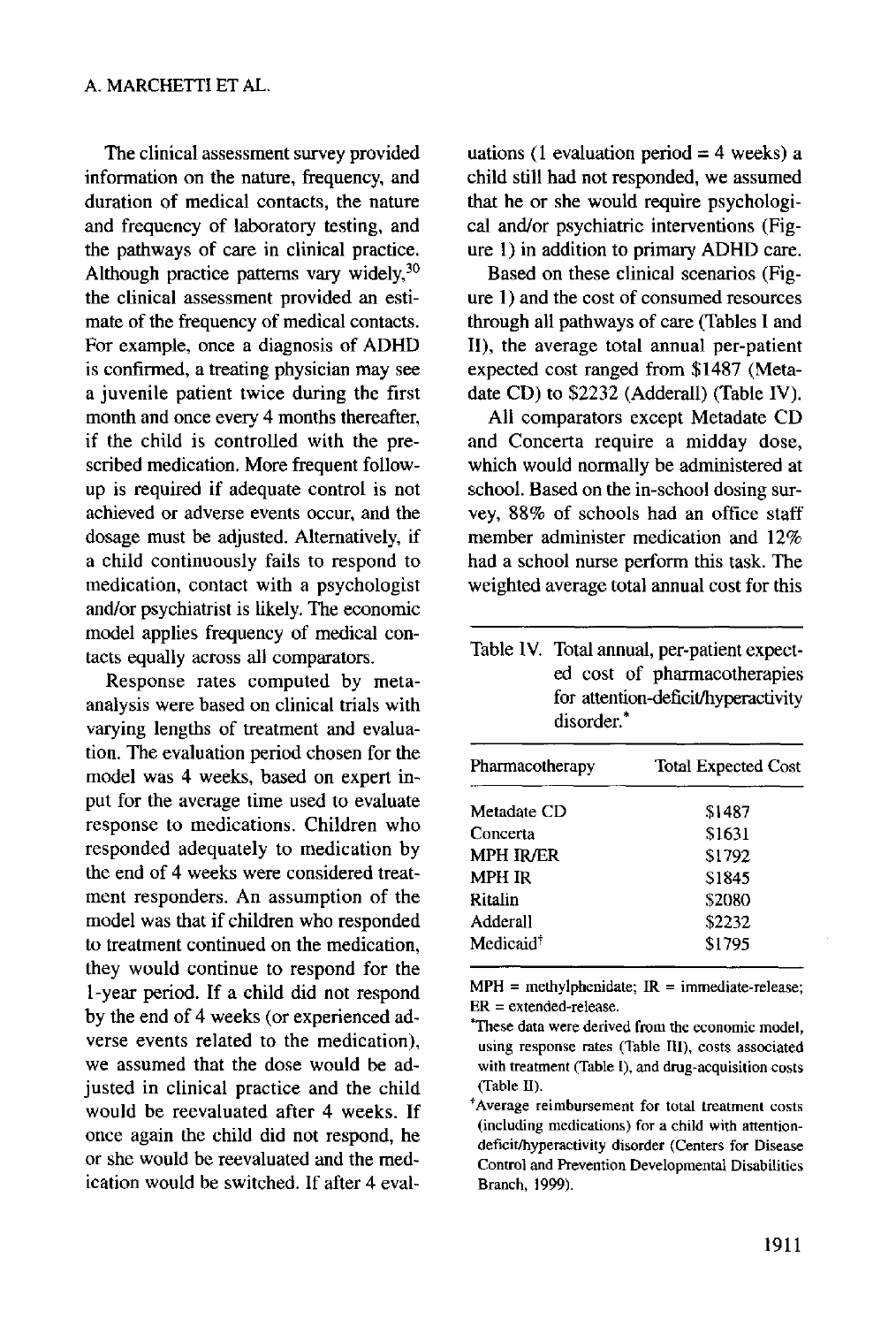task (including maintaining inventory and paperwork as well as preparation and administration of medication) was \$531 per child, which includes a \$35 training cost (Table V). This additional cost contributed to the total expected cost for all comparators except Metadate CD and Concerta, which are administered once daily.

#### *Sensitivity Analyses*

Rank-order sensitivity analyses were used to test the robustness of study findings and assess the impact of key variables on study results, specifically, the rank order of products according to their related expected costs. Because Metadate CD had the lowest total annual perpatient expected cost and the highest ranking among the 6 comparators, it was compared to MPH IR, which had the lowest drug-acquisition cost per tablet. Based on the sensitivity analysis, expected cost parity is achieved if the acquisition cost of MPH IR is reduced 54%, from \$0.65 to \$0.30 per tablet, which is unlikely (Figure 2). Consequently, the ranking of Metadate CD is considered to be stable in this regard. Another important variable for total expected cost is in-school dosing, which would have to decrease from \$531 to \$216, or 59%, before MPH IR/ER and Metadate CD reach parity in terms of total expected annual cost (Figure 3). The potential for this reduction is low, because the cost estimate used for in-school dosing in the analysis is already considered to be conservative. For example, in our model, the time allotted for in-school dosing was 12 minutes per day. However,

| Cost                       | Proportion of Children <sup>*</sup> | Annual Cost per Child <sup>†</sup> | Weighted Cost <sup>‡</sup> |  |
|----------------------------|-------------------------------------|------------------------------------|----------------------------|--|
| School nurse               | 0.12                                | \$875                              | \$105                      |  |
| Office staff               | 0.88                                | \$444                              | \$391                      |  |
| Training cost <sup>§</sup> | NA                                  | \$35                               | NA                         |  |
| Total cost <sup>II</sup>   | NA                                  | \$531                              | NA                         |  |

Table V. Cost estimate for in-school dosing of medication for attention-deficit/hyperactivity disorder (ADHD).

\*Of the 8 schools surveyed to evaluate how medication is dispensed, 12% used nurses to dispense ADHD medication, and 88% used office staff members.

<sup>+</sup>Based on the survey, the tasks involved with in-school dosing of ADHD medication include medication inventory, paperwork, communication with parents/physician, state-required locked storage of medication, dispensing medication, and finding the child if he/she forgets to come for the medication. On average, the person dispensing the medication spends  $\sim$ 1 hr/wk per child multiplied by the total number of weeks in a school year (36 weeks). The annual cost per child is based on the individual's compensation (annual salary for nurse [\$35,0001) and an hourly rate for an office staff person (\$12/hr) multiplied by the total time spent per child.

<sup>\*</sup>Weighted cost is the annual cost per child, weighted by the proportion of schools using a nurse versus an office staff member for dispensing medication.

<sup>§</sup>Training costs are based on the salary of the district nurse (\$50,000 annually), for 2 days (\$555) of training per school. Costs for training materials are not included. Dividing this total by the mean number of children with ADHD per school (16) yields a per-child training cost of \$35.

 ${}^{\text{II}}$ The total cost of in-school dosing per child equals the weighted average cost of personnel salary (\$105 + \$391) plus the per-child training cost (\$35), for a total of \$531.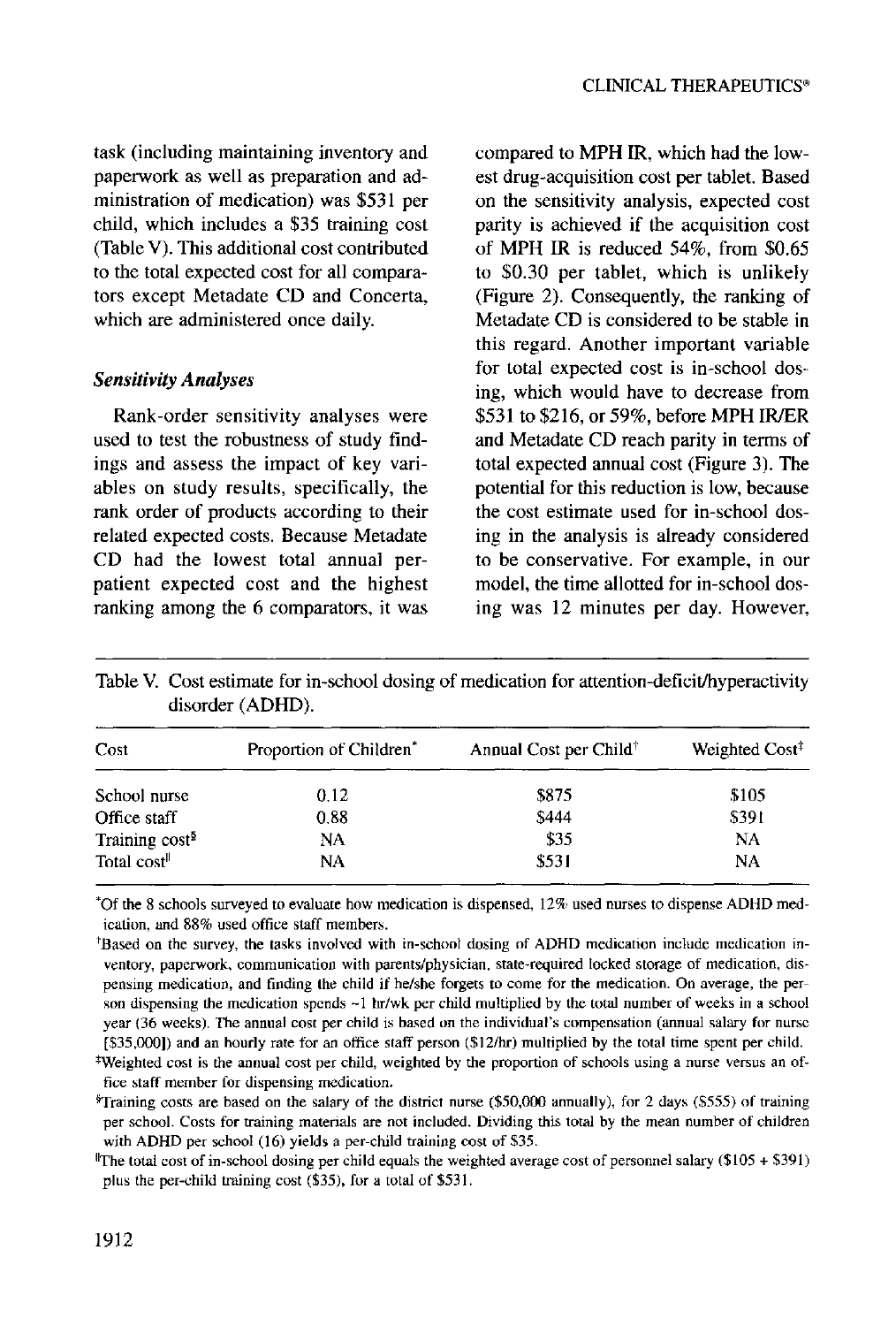#### A. MARCHETTI ET AL.



Acquisition Cost per Tablet of MPH-IR (\$)

Figure 2. Sensitivity analyses for methylphenidate immediate-release (MPH IR) and Metadate CD. Expected values are shown for each comparator if the acquisition cost of MPH IR is varied. The total expected cost of MPH IR would reach parity with Metadate CD if its acquisition cost were reduced from \$0.65 to \$0.30 per pill (vertical dashed line), a 54% reduction. MPH = methylphenidate:  $IR =$  immediate-release:  $ER =$  extended-release.

based on the school survey, in-school dosing of ADHD pharmacotherapy involved not only administration of the drug but also various other tasks, including finding the child in the school, taking inventory of the drugs, keeping the drugs secured at all times (as required for a class II substance), notifying parents about the need for refills, and completing paperwork. These tasks are likely to require >12 minutes per day. In addition, based on survey results, only 12% of children were administered these drugs by a school nurse. A recent report from the US General Accounting Office<sup>49</sup> indicates that nationwide, 60% of schools use a school nurse to administer ADHD medications and 40% use an office staff member. If nationwide, the proportion of schools using a nurse is >12%, then the contribution of their higher salaries to the total cost of ADHD treatment would increase.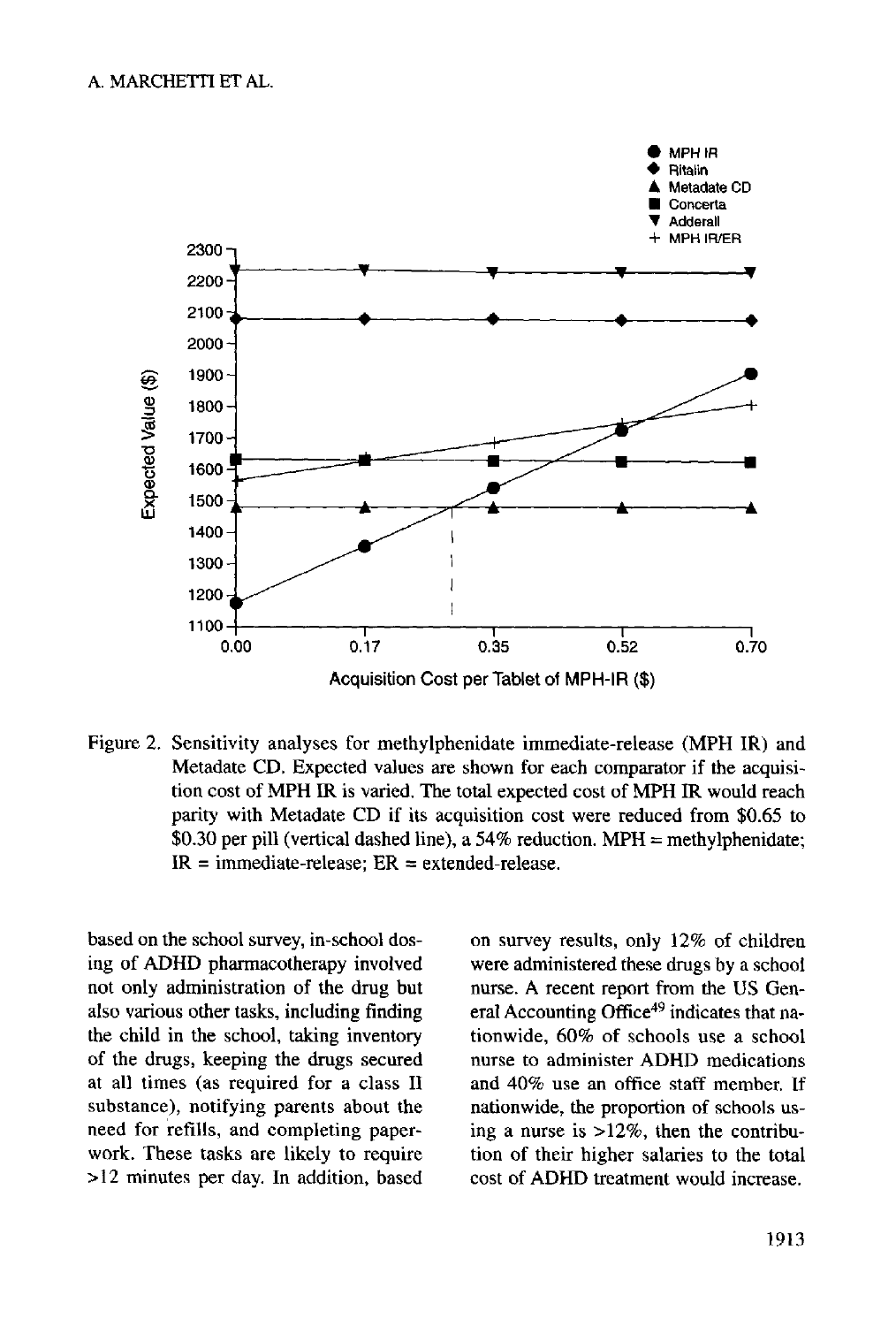

Cost of In-School Dosing (\$)

Figure 3. Sensitivity analyses for in-school dosing. Expected values are shown for all comparators if the cost of in-school dosing is varied. Metadate CD retains its ranking as the comparator with the lowest expected cost until the cost of inschool dosing is reduced from \$531 to \$216 (vertical dashed line), a 59% reduction. MPH = methylphenidate;  $IR =$  immediate-release;  $ER =$  extendedrelease.

Table VI indicates the reductions in drug-acquisition cost required for each comparator to reach parity with Metadate CD. In terms of effectiveness, all comparators were evaluated to estimate the change required to reach parity with Metadate CD. The results are presented in Table VII. Overall, the change in response rates would have to be substantial for Metadate CD to lose its ranking. For example, the response rate of

Metadate CD must be reduced from 80.6% to 58.9% (a decrease of 21.7%) for the drug to drop in rank order for the lowest expected cost.

When the total per-patient expected annual costs reported in Table IV are applied to ADHD prevalence data, the total expected cost for all pediatric patients in the United States ranges from -\$2 billion to ~\$11 billion (Table VIII).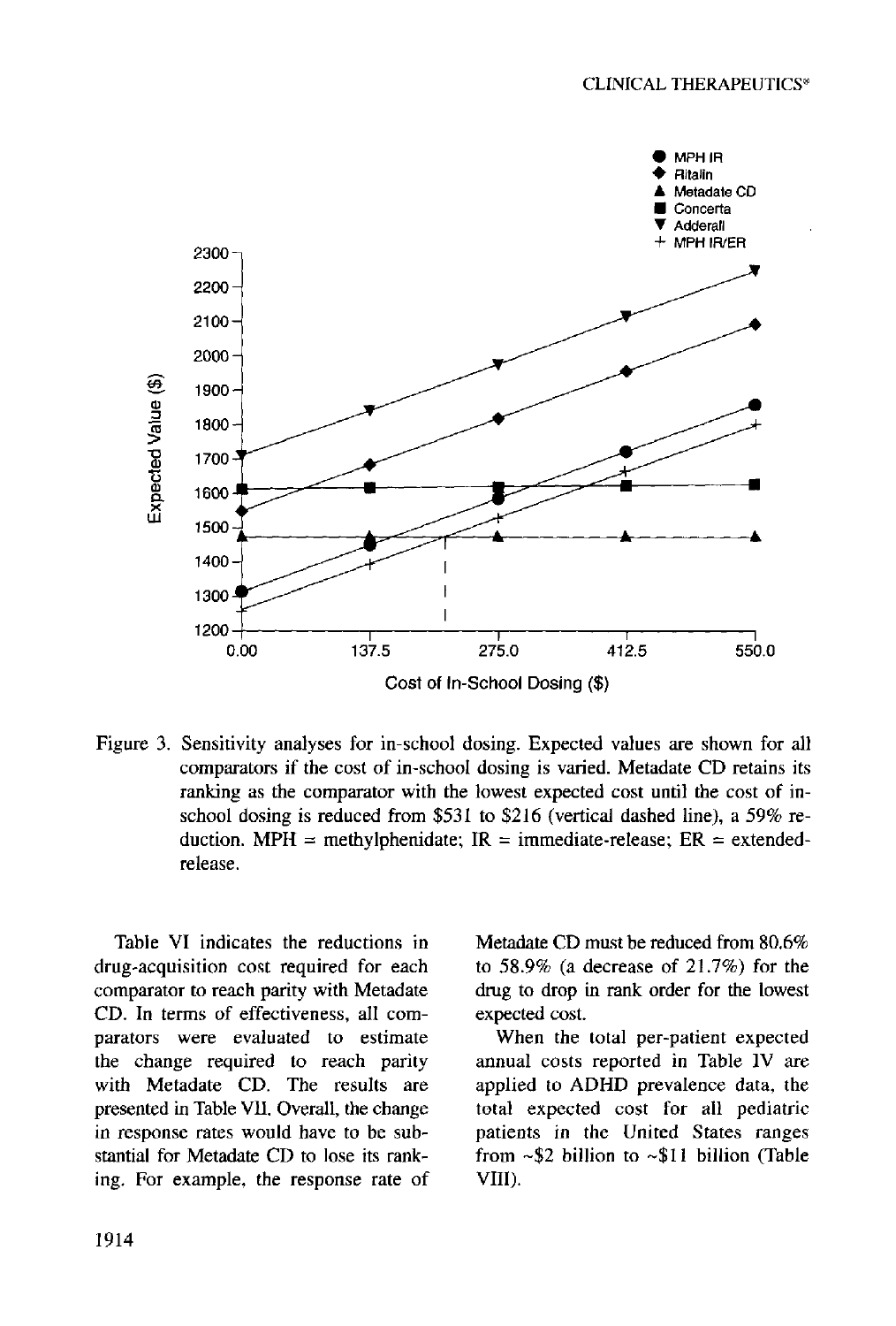| Drug<br>Comparator     | Cost<br>per Day | Cost per Day<br>Required to Reach<br>Parity with Metadate CD | Reduction<br>Required to Reach<br>Parity with Metadate CD (%) |  |
|------------------------|-----------------|--------------------------------------------------------------|---------------------------------------------------------------|--|
| Concerta               | \$2.77          | \$2.40                                                       | 13                                                            |  |
| MPH IR/ER <sup>+</sup> | \$1.12          | < 0.00                                                       | >100                                                          |  |
| MPH IR/ER <sup>‡</sup> | \$1.12          | \$0.25                                                       | 77                                                            |  |
| <b>MPH IR</b>          | \$1.92          | \$0.90                                                       | 53                                                            |  |
| Ritalin                | \$2.58          | \$0.90                                                       | 65                                                            |  |
| Adderall               | \$3.08          | \$1.84                                                       | 40                                                            |  |

| Table VI. Threshold analyses for drug-acquisition costs.* |  |  |
|-----------------------------------------------------------|--|--|
|-----------------------------------------------------------|--|--|

 $MPH = methylphenidate; IR = immediate-release; ER = extended-release.$ 

\*Threshold analyses indicate price point at which comparator reaches expected-cost parity with Metadate CD. <sup>†</sup>IR drug-acquisition cost changed only.

\*ER drug-acquisition cost changed only.

## DISCUSSION

Although an increase in stimulant use in children has been cited as evidence of overdiagnosis of ADHD,<sup>50</sup> epidemiologic research indicates that only ~12% of children diagnosed with ADHD are being treated with pharmacotherapies. 51,52 The increase in stimulant prescriptions is most likely due to an improved understanding

of the disorder and its subtypes; therefore, more children are receiving appropriate diagnoses and treatment. If the long-term consequences of untreated ADHD could be prevented with efficacious treatment, the indirect costs to society might decrease. The total expected cost reported in this analysis is from the payer perspective. From the societal perspective, however, the current analysis likely underesti-

| Table VII. Threshold analyses for response rates." |                                                                                  |                                                                                                |  |  |  |  |  |
|----------------------------------------------------|----------------------------------------------------------------------------------|------------------------------------------------------------------------------------------------|--|--|--|--|--|
| Comparator                                         | Increase in Response Rate<br>Required to Reach Parity<br>with Metadate CD $(\%)$ | Reduction in Response Rate<br>Required for Metadate CD to Reach<br>Parity with Comparators (%) |  |  |  |  |  |
| Metadate CD                                        | 0                                                                                | 0                                                                                              |  |  |  |  |  |
| Concerta                                           | >100                                                                             | $-22$                                                                                          |  |  |  |  |  |
| <b>MPH IR/ER</b>                                   | >100                                                                             | $-38$                                                                                          |  |  |  |  |  |
| <b>MPH IR</b>                                      | >100                                                                             | $-42$                                                                                          |  |  |  |  |  |
| Ritalin                                            | >100                                                                             | $-59$                                                                                          |  |  |  |  |  |
| Adderall                                           | >100                                                                             | $-70$                                                                                          |  |  |  |  |  |

 $MPH = methylphenidate; IR = immediate-related. ER = extended-related.$ 

\*Threshold analyses indicate the percent change required for each comparator to reach expected-cost parity with Metadate CD.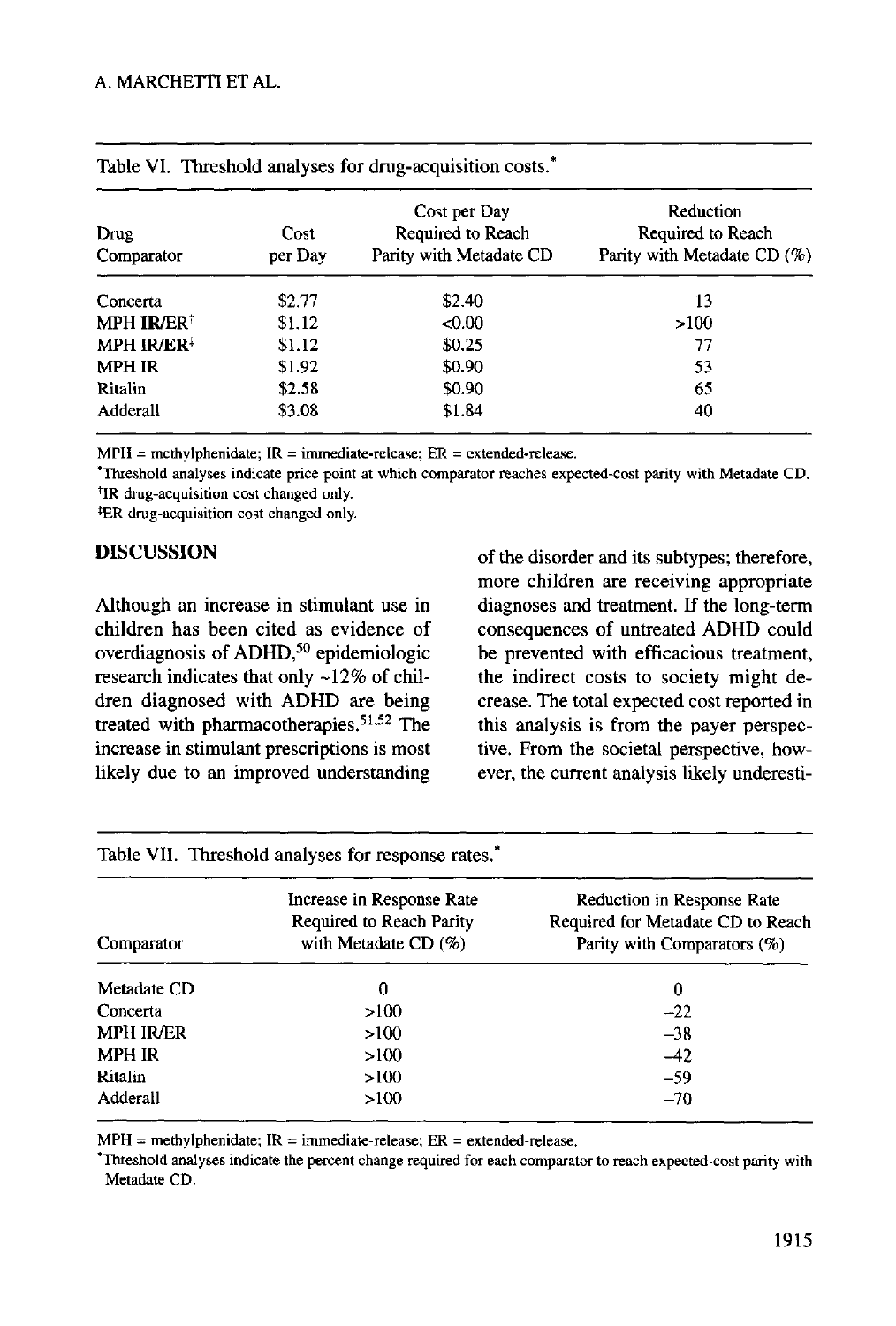| Pharmacotherapy  | Expected<br>Cost | No. of ADHD<br>Patients (millions)* | Total Expected<br>Cost (billions) <sup>†</sup> | <b>Expected Incremental</b><br>Spending (millions) $\ddagger$ |  |
|------------------|------------------|-------------------------------------|------------------------------------------------|---------------------------------------------------------------|--|
| Metadate CD      | \$1487           | 1.8–4.9                             | $$2.66 - $7.29$                                | 30                                                            |  |
| Concerta         | \$1631           | $1.8 - 4.9$                         | \$2.94-\$7.99                                  | \$259-\$706                                                   |  |
| <b>MPH IR/ER</b> | \$1792           | $1.8 - 4.9$                         | $$3.23 - $8.78$                                | \$549-\$1494                                                  |  |
| <b>MPH IR</b>    | \$1845           | $1.8 - 4.9$                         | \$3.32-\$9.04                                  | \$644-\$1754                                                  |  |
| Ritalin          | \$2080           | $1.8 - 4.9$                         | \$3.74-\$10.19                                 | \$1067-\$2905                                                 |  |
| Adderall         | \$2232           | $1.8 - 4.9$                         | $$4.02 - $10.94$                               | \$1341-\$3650                                                 |  |

|  |  |                                                              |  | Table VIII. Total expected cost of pharmacologic treatment of attention-deficit/ |
|--|--|--------------------------------------------------------------|--|----------------------------------------------------------------------------------|
|  |  | hyperactivity disorder (ADHD) based on population estimates. |  |                                                                                  |

 $MPH = methylphenidate; IR = immediate-release; ER = extended-release.$ 

\*Based on US Census 2000 data. 55

\*Computed by multiplying a conservative ADHD prevalence estimate of 3% to 8% by the number of children in the US population, according to US Census 2000 data.<sup>55</sup>

\*Computed by subtracting the range of total expected cost for each comparator from the range of total expected costs for Metadate CD.

mates the total cost of ADHD, because indirect costs such as time lost from work for parents, class disruption, and social problems related to drug abuse, alcohol abuse, and criminal activities were not included. The expected costs from the current analysis are consistent with Medicaid reimbursement claims (including drug costs) used to estimate annual direct costs for treatment of ADHD (\$1795).<sup>53</sup>

In our analysis, the total expected cost of pharmacological treatment of ADHD ranged from -\$2 billion to ~\$11 billion. Others have estimated these costs at \$3 billion.<sup>54</sup> Thus, the differences in expected cost among products can lead to impressive cost savings or incremental spending at the national level. Between 1.8 and 4.9 million children<sup>55</sup> in the United States have ADHD and may require pharmacotherapy. By applying these numbers to the total expected costs for drug comparators in this study, incremental spending can be estimated. For example, according to our analysis, expected incremental spending related to generic MPH IR (acquisition cost of \$1.91/d) compared with Metadate CD (acquisition cost of \$2.36/d) would range from \$259 million to \$706 million. This expected incremental spending associated with generic MPH IR underscores the need to evaluate competitive interventions beyond their acquisition costs and to consider other resource consumption, clinical success rates, and compliance issues related to each alternative.

Although compliance was not included as a variable in the current expected cost analysis, previous research in other therapeutic areas has demonstrated that oncedaily dosing has a compliance benefit over twice-daily or thrice-daily dosing. 56 To assess the possible impact of dosing schedule on compliance, 3 scenarios were evaluated for all comparators except Metadate CD and Concerta. For those pharma $cotherapies requiring >1$  dose per day, expected cost was recalculated, assuming that lowered compliance resulted in reduced efficacy. For example, if we assume that reduced compliance results in a 25%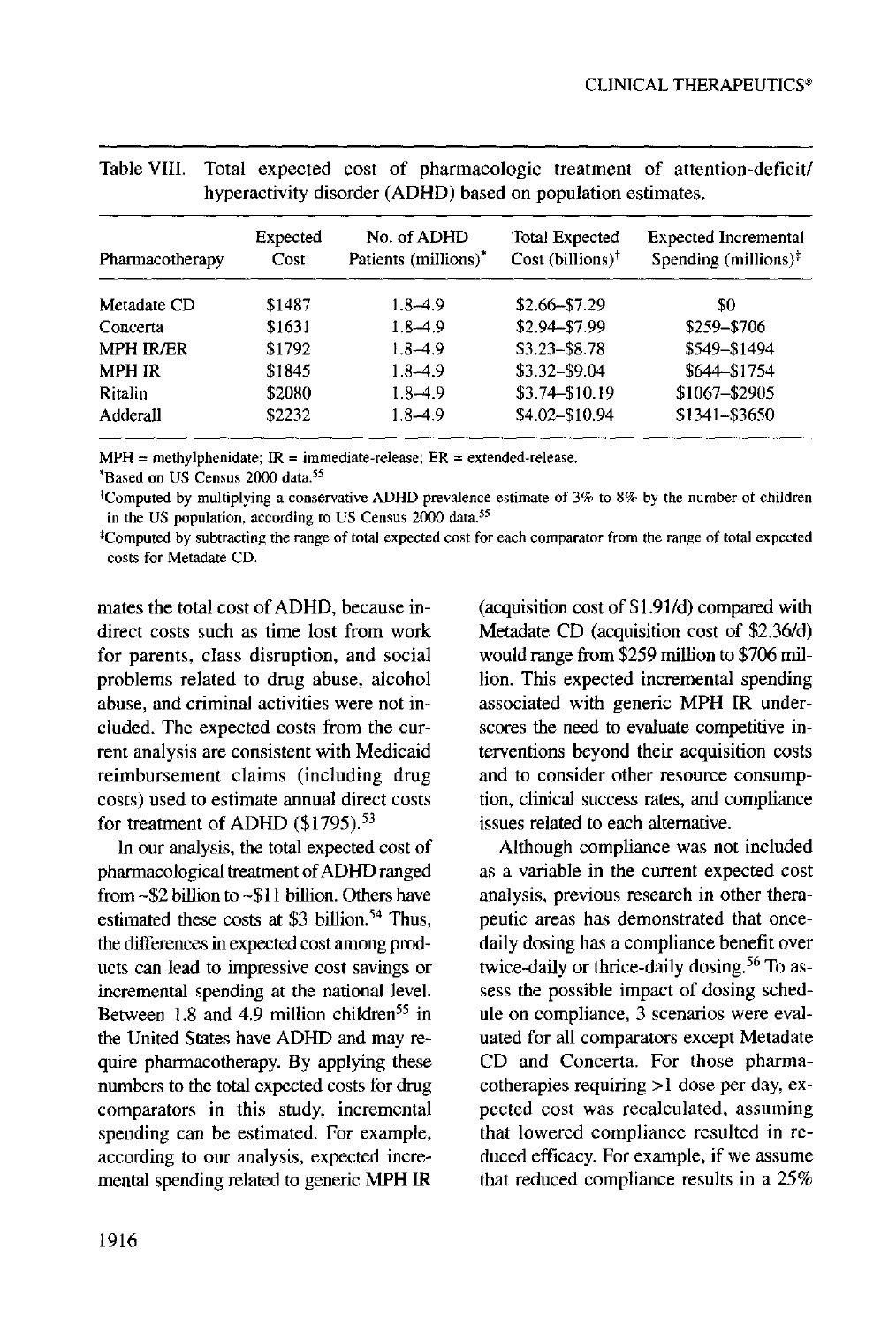reduction in efficacy, the total expected cost of treatment with Ritalin would increase from \$2080 to \$2190 per year, and the cost for MPH IR/ER would increase from \$1792 to \$1945 per year. This increased total expected cost is not observed with Metadate CD or Concerta, because compliance should be greater with drugs dosed once daily than with drugs dosed 2 or 3 times daily. These results suggest that although acquisition cost may be lower (eg, generic methylphenidate) and efficacy might be slightly higher (eg, Adderall), lack of compliance may result in higher total expected costs.

It should be noted that while schoolrelated costs for management of ADHD are not borne by payers, we included them in our model based on input from payers who noted the importance of such factors and other quality-of-life variables that affect parents' and teachers' management of ADHD. The sensitivity analysis shown in Figure 3 reflects computations of total expected costs with and without the schoolrelated expenses.

## **CONCLUSIONS**

Among the 6 pharmacotherapies evaluated, Metadate CD had the lowest total expected cost, and Adderall had the highest total expected cost. These differences were attributable to differences in drug-acquisition costs and the necessity for in-school administration of pharmacotherapies that are dosed 2 or 3 times daily. Additional savings may be realized with a once-daily regimen versus a twice-daily or thrice-daily regimen because a midday dose is not required, potentially contributing to improved compliance. However, it should be noted that the costs for the treatment of ADHD,

when accompanied by complex comorbidities, are likely to vary substantially from the costs computed herein for the management of a typical case. Elucidation of the impact of comorbid conditions on the costs of care must await future analyses.

Overall findings indicate that the likely true costs associated with the treatment of ADHD may be reduced by oncedaily dosing regimens. Other factors, such as the need for parents to take time off from work to assist in the administration of medication at school, as is sometimes required, are not considered in our computed costs of treatment. If they were, such factors likely would further contribute to the differential costeffectiveness of once-daily dosing regimens. Although beyond the scope of this report, issues such as parental convenience, preference, and other quality-of-life variables may be important additional considerations in the selection of cost-effective pharmacotherapy for ADHD in medication formularies.

### ACKNOWLEDGMENTS

This study was supported by a research grant from Celltech, Rochester, New York. Research was conducted at Health Economics Research, Secaucus, New Jersey.

### **REFERENCES**

- 1. Reiff MI, Banez GA, Culbert TP. Children who have attentional disorders: Diagnosis and evaluation. *Pediatr Rev.* 1993; 14:455-465.
- 2. Barkley R. *Attention Deficit Hyperactivity Disorder: A Handbook for Diagnosis and*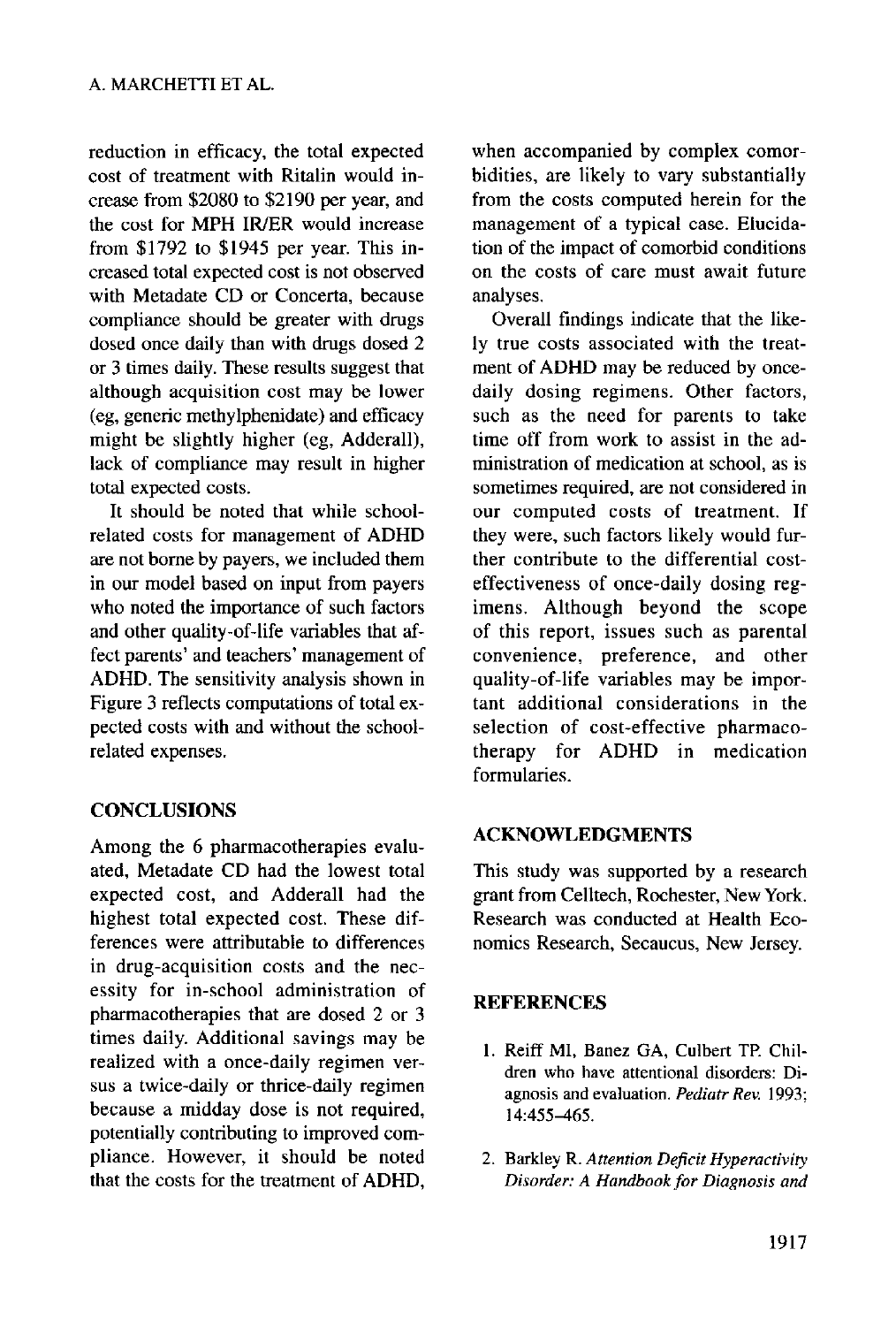#### CLINICAL THERAPEUTICS<sup>®</sup>

*Treatment.* 2nd ed. New York, NY: Guilford Press; 1996.

- 3. Zentall S. Research on the education implications of attention deficit hyperactivity disorder. *Exceptional Child.* 1993;60: 143-153.
- 4. Schachar R, Taylor E, Wieselberg M, et al. Changes in family function and relationships in children who respond to methylphenidate. *J Am Acad Child Adolesc Psychiatry.* 1987;26:728-732.
- 5. Almond B Jr, Tanner J, Goffman H. *The Family Is the Patient: Using Family Interviews in Children's Medical Care.* 2nd ed. Baltimore, Md: Williams & Wilkins; 1999.
- 6. Biederman J, Faraone S, Milberger S, et al. Predictors of persistence and remission of ADHD into adolescence: Results from a four-year prospective follow-up study. *J Am Acad Child Adolesc Psychiatry.*  1996;35:343-351.
- 7. Biederman J, Faraone SV, Spencer T, et al. Patterns of psychiatric comorbidity, cognition, and psychosocial functioning in adults with attention deficit hyperactivity disorder. *Am J Psychiatry.* 1993;150: 1792-1798.
- 8. Baumgaertel A, Copeland L, Wolraich M. Attention deficit hyperactivity disorder. In: *Disorders of Development and Learning: A Practical Guide to Assessment and Management.* 2nd ed. St. Louis, Mo: Mosby Yearbook, Inc; 1996:424-456.
- 9. Cantwell DE Attention deficit disorder: A review of the past 10 years. *J Am Acad Child Adolesc Psychiatry.* 1996;35:978- 987.
- 10. *Diagnostic and Statistical Manual of Mental Disorders, Second Edition.* Washington, DC: American Psychiatric Association; 1967.
- 11. *Diagnostic and Statistical Manual of Mental Disorders, Third Edition.* Washington, DC: American Psychiatric Association; 1980.
- 12. *Diagnostic and Statistical Manual of Mental Disorders, Revised Third Edition.*  Washington, DC: American Psychiatric Association; 1987.
- 13. *Diagnostic and Statistical Manual of Mental Disorders, Fourth Edition.* Washington, DC: American Psychiatric Association; 1994.
- 14. Sloan M, Jensen P, Kettle L. Assessing services for children with ADHD: Gaps and opportunities. *J Attention Disorders.*  1999;3:13-29.
- 15. August GJ, Garfinkel BD. Behavioral and cognitive subtypes of ADHD. *J Am Acad Child Adolesc Psychiatry.* 1989;28:739- 748.
- 16. August GJ, Realmuto GM, MacDonald AW III, et al. Prevalence of ADHD and comorbid disorders among elementary school children screened for disruptive behavior. *J Abnorm Child Psychol.* 1996;24: 571-595.
- 17. Bird HR, Canino G, Rubio-Stipec M, et al. Estimates of the prevalence of childhood maladjustment in a community survey in Puerto Rico. The use of combined measures. *Arch Gen Psychiatry.* 1988;45: **1120-1126.**
- 18. Cohen P, Cohen J, Kasen S, et al. An epidemiological study of disorders in late childhood and adolescence--I. Age- and gender-specific prevalence. *J Child Psychol Psychiatry.* 1993;34:851-867.
- 19. King C, Young RD. Attentional deficits with and without hyperactivity: Teacher and peer perceptions. *J Abnorm Child Psychol.* 1982;10:483-495.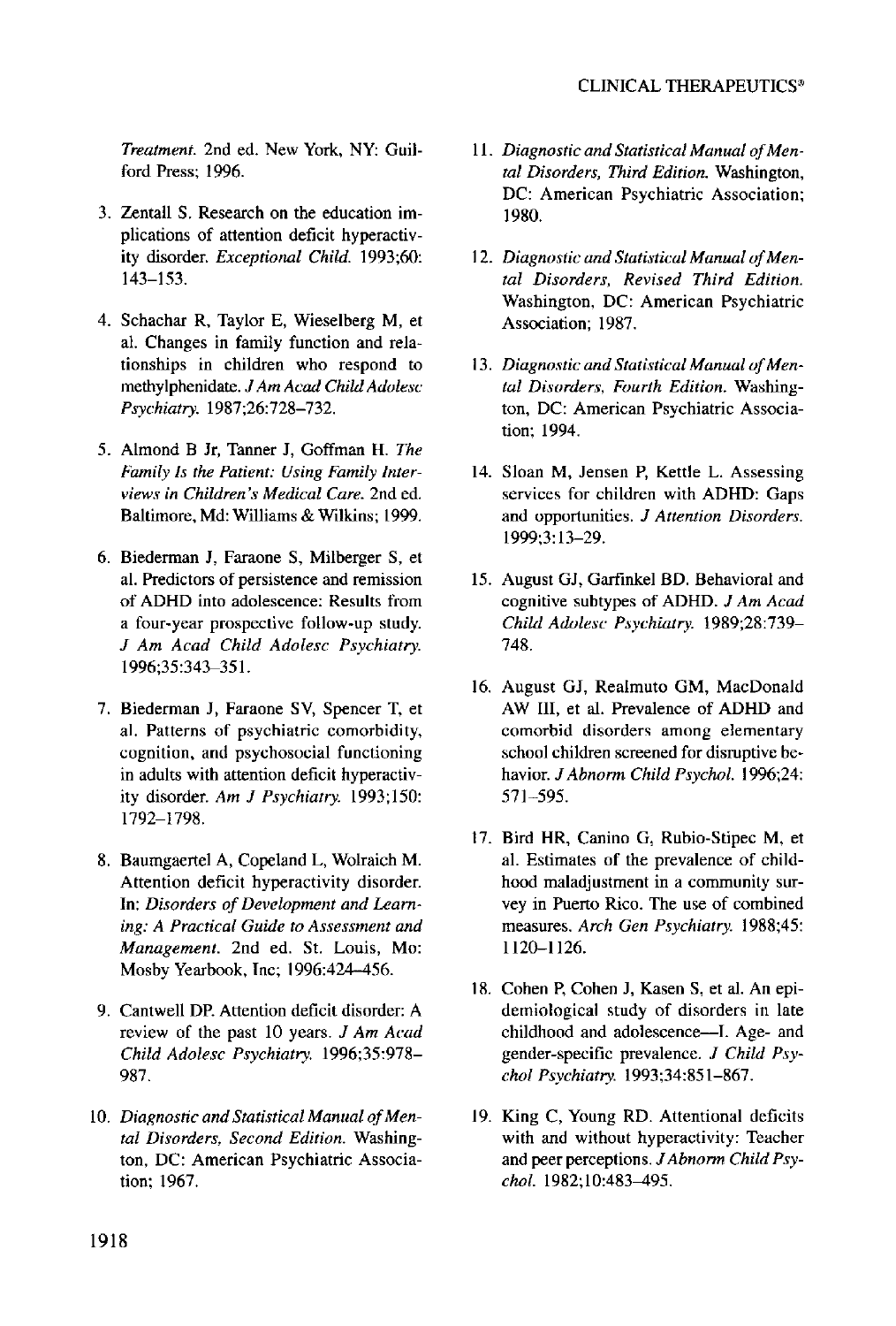- 20. Kuperman S, Johnson B, Arndt S, et al. Quantitative EEG differences in a nonclinical sample of children with ADHD and undifferentiated ADD. *J Am Acad Child Adolesc Psychiatry.* 1996;35:1009-1017.
- 21. Newcorn JH, Halperin JM, Schwartz S, et al. Parent and teacher ratings of attentiondeficit hyperactivity disorder symptoms: Implications for case identification. *J Dev Behav Pediatr.* 1994;15:86-91.
- 22. Shaffer D, Fisher P, Dulcan MK, et al. The NIMH Diagnostic Interview Schedule for Children Version 2.3 (DISC-2.3): Description, acceptability, prevalence rates, and performance in the MECA Study. Methods for the Epidemiology of Child and Adolescent Mental Disorders Study. *J Am Acad Child Adolesc Psychia*try. 1996;35:865-877.
- 23. Shekim WO, Kashani J, Beck N, et al. The prevalence of attention deficit disorders in a rural midwestern community sample of nine-year-old children, *d Am Acad Child Psychiatry.* 1985;24:765-770.
- 24. Green M, Wong M, Atkins D, et al. *Diagnosis of Attention-Deficit/Hyperactivity Disorder: Technical Review 3.* Rockville, Md: US Dept of Health and Human Services, Agency for Health Care Policy and Research; 1999.
- 25. Wolraich ML, Hannah JN, Pinnock TY, et al. Comparison of diagnostic criteria for attention-deficit hyperactivity disorder in a county-wide sample. *J Am Acad Child Adolesc Psychiatry.* 1996;35:319-324.
- 26. Wolraich ML, Hannah JN, Baumgaertel A, Feurer ID. Examination of DSM-IV criteria for attention deficit/hyperactivity disorder in a county-wide sample. *J Dev Behay Pediatr.* 1998;19:162-168.
- 27. Gibbs N. The age of Ritalin. *Time.* 1998; 152:86-96.
- 28. Safer DJ, Zito JM, Fine EM. Increased methylphenidate usage for attention deficit disorder in the 1990s. *Pediatrics.* 1996;98: 1084-1088.
- 29. Rappley MD, Gardiner JC, Jetton JR, Houang RT. The use of methylphenidate in Michigan. *Arch Pediatr Adolesc Med.*  1995;149:675-679.
- 30. Wolraich ML, Lindgren S, Stromquist A, et al. Stimulant medication use by primary care physicians in the treatment of attention deficit hyperactivity disorder. *Pediatrics.* 1990;86:95-101.
- 31. Leibson CL. Katusic SK, Barbaresi WJ, et al. Use and costs of medical care for children and adolescents with and without attention-deficit/hyperactivity disorder. JAMA. 2001:285:60-66.
- 32. Guevara 1, Lozano E Wickizer T, et al. Utilization and cost of health care services for children with attention-deficit/hyperactivity disorder. *Pediatrics.* 2001; 108:71-78.
- 33. *2001 Drug Topics ® Red Book ®.* Montvale, NJ: Medical Economics Company, Inc; 2001.
- 34. Pelham WE, Gnagy EM, Burrows-Maclean L, et al. Once-a-day Concerta methylphenidate versus three-times-dally methylphenidate in laboratory and natural settings. *Pediatrics.* 2001;107:E105.
- 35. Greenhill L. Once-daily methylphenidate modified-release (MPH MR) treatment of attention-deficit/hyperactivity disorder (ADHD). Poster presented at: 47th Annual Meeting of the American Academy of Child and Adolescent Psychiatry; October 25-28, 2000; New York, NY.
- 36. Cohen J. *Statistical Power Analysis for the Behavioral Sciences.* Orlando, Fla: Academic Press Inc; 1977.
- 37. Mosteller F, Tukey J. Data analysis, including statistics. In: Lindzey G, Aronson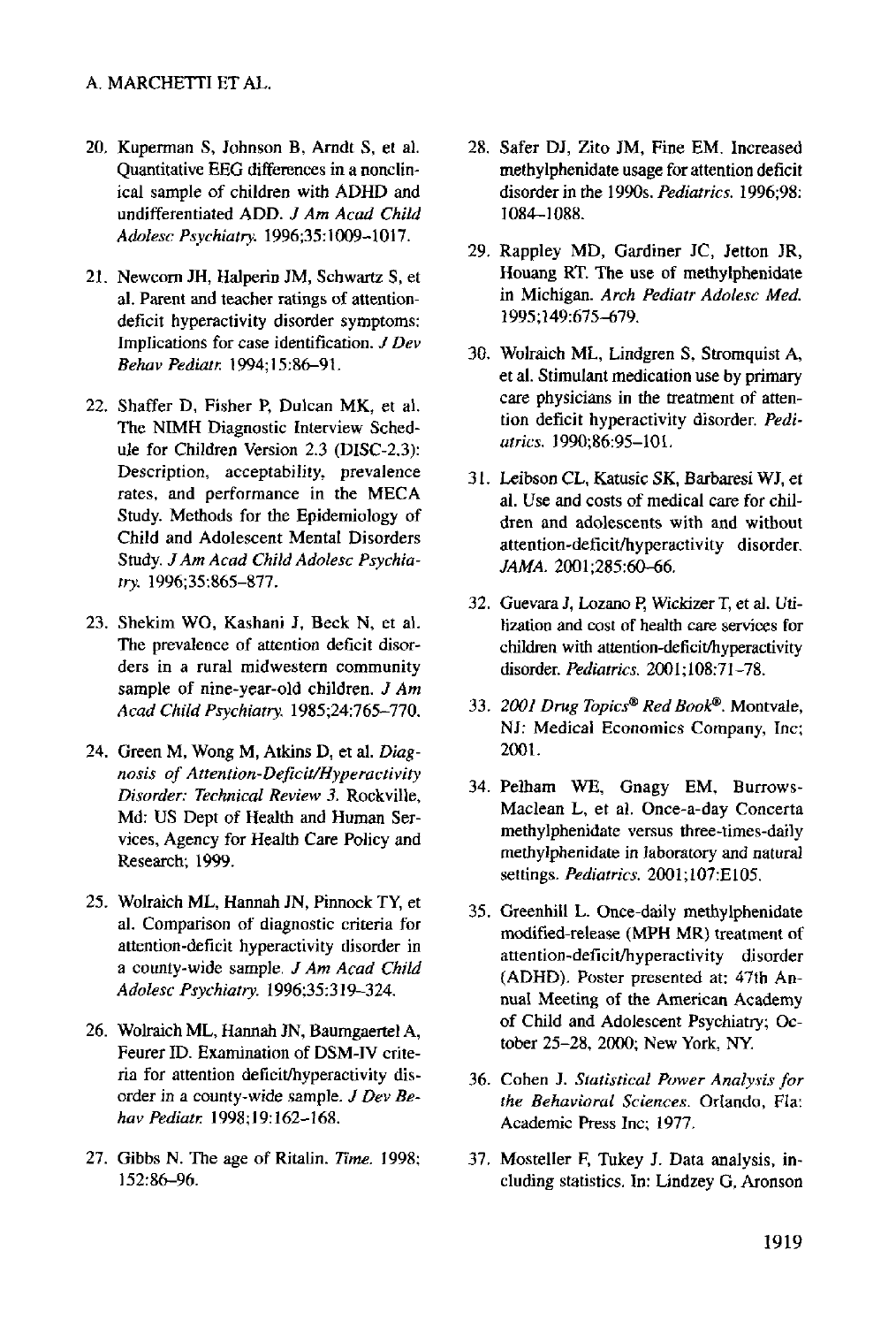E, eds, *Handbook of Social Psychology.*  2nd ed. Reading, Mass: Addison-Wesley; 1968.

- 38. Efron B, Gong GA. A leisurely look at the bootstrap, the jackknife, and crossvalidation. *Am Statistician.* 1983;37:36-48.
- 39. DuPaul GJ, Rapport MD. Does methylphenidate normalize the classroom performance of children with attention deficit disorder? *J Am Acad Child Adolesc Psychiatry.* 1993;32:190--198.
- 40. Douglas VI, Barr RG, O'Neill ME, Britton BG. Short term effects of methylphenidate on the cognitive, learning and academic performance of children with attention deficit disorder in the laboratory and the classroom. *J Child Psychol Psychiatry.* 1986;27:191-211.
- 41. Tirosh E, Elhasid R, Kamah S, Cohen A. Predictive value of placebo methylphenidate. *Pediatr Neurol.* 1993;9:131-133.
- 42. Douglas VI, Barr RG, Amin K, et al. Dosage effects and individual responsivity to methylphenidate in attention deficit disorder. *J Child Psychol Psychiatry.*  1988;29:453-475.
- 43. Barkley RA, McMurray MB, Edelbrock CS, Robbins K. The response of aggressive and nonaggressive ADHD children to two doses of methylphenidate, *JAm Acad Child Adolesc Psychiatry.* 1989;28:873- 881.
- 44. Fischer M, Newby R. Assessment of stimulant response in ADHD children using a refined multimethod clinical protocol. *J Clin Child Psychol.* 1991;20:232-244.
- 45. Klorman R, Brumaghim JT, Salzman LF, et al. Comparative effects of methylphenidate on attention-deficit hyperactivity disorder with and without aggressive/

noncompliant features. *Psychopharmacol Bull.* 1989;25:109-113.

- 46. Rapport M, Jones J, DuPaul G, et al. Attention deficit disorder and methylphenidate: Group and single-subject analyses of dose effects on attention in clinic and classroom settings. *J Clin Child Psychol.* 1987;16:329-338.
- 47. Brown RT, Sexson SB. A controlled trial of methylphenidate in black adolescents. Attentional, behavioral, and physiological effects. *Clin Pediatr (Phila).* 1988;27: 74-81.
- 48. Pliszka SR, Browne RG, Olvera RL, Wynne SK. A double-blind, placebocontrolled study of Adderall and methylphenidate in the treatment of attentiondeficit/hyperactivity disorder. *J Am Acad Child Adolesc Psychiatry.* 2000;39:619- 626.
- 49. *Attention Disorder Drugs: September 2001.* Washington, DC: US General Accounting Office; 2001.
- 50. Diller LH. The Ritalin wars continue. *West J Med.* 2000;173:366-367.
- 51. MTA Cooperative Group. A 14-month randomized clinical trial of treatment strategies for attention-deficit/hyperactivity disorder. Multimodal Treatment Study of Children with ADHD. *Arch Gen Psychia*try. 1999;56:1073-1086.
- 52. Jensen E Pediatric psychopharmacology in the United States: Issues and challenges in the diagnosis and treatment of ADHD. In: Greenhill L, Osman B, eds. *Ritalin: Theory. and Practice.* 2nd ed. Larchmont, NY: Mary Ann Liebert, Inc; 2000:1-3.
- 53. Kelleher K, Childs G, Harman J. Healthcare costs for children with attentiondeficit/hyperactivity disorder. *Econ Neurosci.* 2001 ;3:60-63.